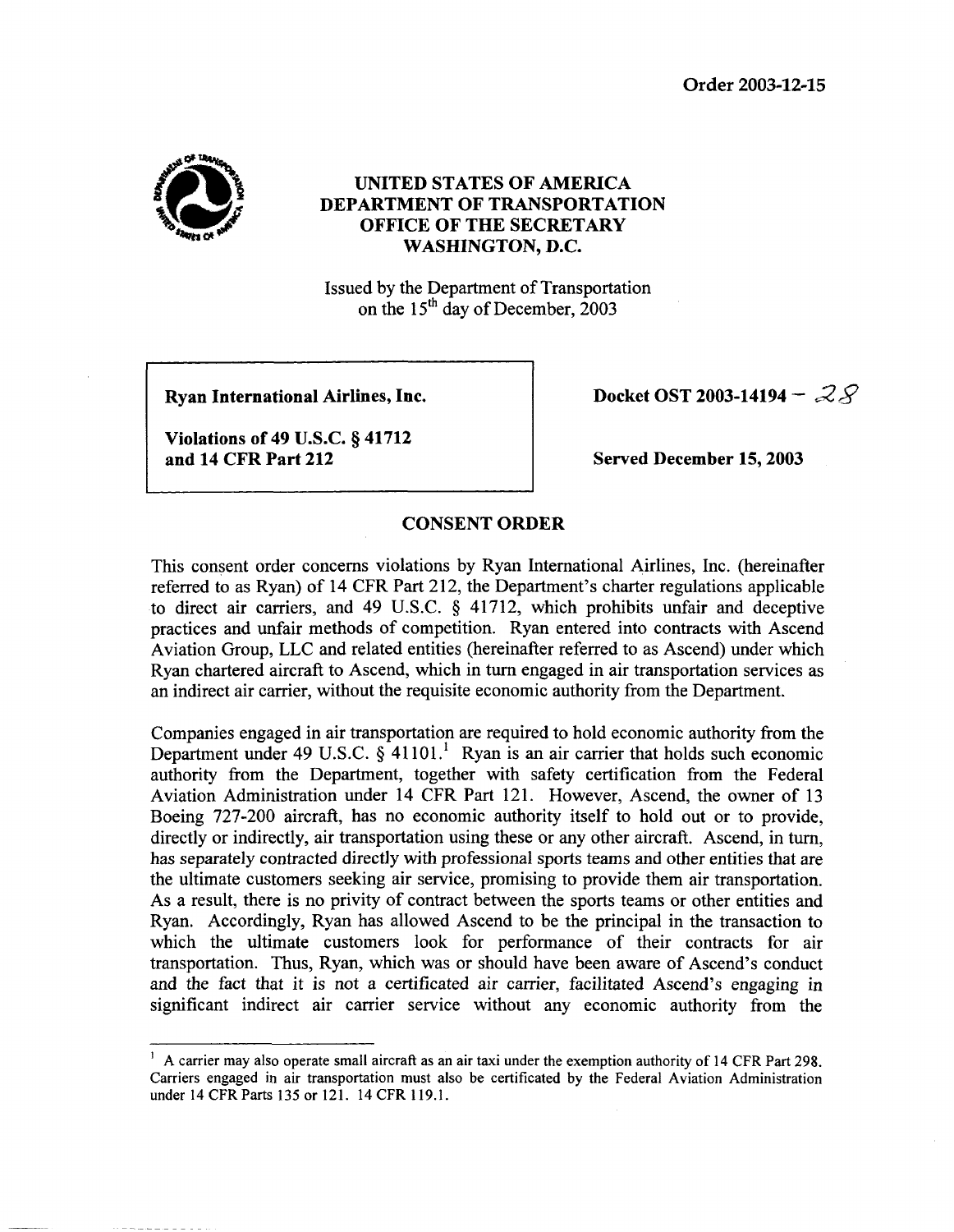Department. Ryan's conduct constitutes an unfair and deceptive trade practice and an unfair method of competition in violation of 49 U.S.C.  $\frac{1}{2}$  41712.

In its arrangement with Ascend, Ryan engaged in unauthorized charter operations in violation of 14 CFR 212.4, which specifies the charter types air carriers are authorized to conduct. Because no privity of contract exists between Ryan and the ultimate customer, Ryan is not engaged in single entity charters with respect to the operations in question and no other authorized charter type is remotely similar to the contractual arrangement between Ryan and Ascend. Therefore, Ryan engaged in a non-authorized charter type, in violation of 14 CFR 212.4. In addition, even assuming that Ryan and Ascend had maintained a proper "charter to charterer" relationship, Ryan was not properly escrowing the monies received from Ascend, in violation of 14 CFR 212.8. Pursuant to 49 U.S.C. § 46301, violations of 49 U.S.C. § 41712 and 14 CFR 212.4 and 212.8 subject Ryan to the assessment of civil penalties of up to \$2,500 for each violation and \$2,500 for each day such violation continues.

As of July 2003, Ascend had dry leased four of its aircraft to Ryan. Ryan, in turn, chartered the aircraft back to Ascend. Under the companies' arrangement, Ascend paid all of the expenses incurred by Ryan in placing the aircraft on Ryan's Part 121 Operations Specifications. Furthermore, Ascend paid all of the expenses incurred by Ryan in operating the aircraft, such as the loading and unloading fees, power carts, air startups, pushback fees, ramp charges, landing fees, all baggage fees, all taxes relating to operation of the aircraft, passenger facility charges, and all security fees. Under the arrangement, the aircraft were maintained for the exclusive use of Ascend and Ryan was forbidden from using Ascend's aircraft without Ascend's permission.

Ryan was aware that Ascend marketed charters using the aircraft to potential clients directly. Ascend entered into contracts to provide air transportation using the aircraft with numerous entities, including the L.A. Dodgers, Racing Logistics, Rogers Blue Jay Partners, DB Air, the Arizona Diamondbacks, the San Francisco Giants, and the Oakland Athletics. These contracts for air transportation, to be conducted by Ryan, ranged from single flights to operations over an entire professional sports season of several months. It was thus Ascend that contracted directly with the customers for air transportation and Ascend that collected and held all of the monies paid by the entities that ultimately were provided air transportation using Ascend's aircraft that Ascend paid Ryan to operate. Ascend did not act as an agent for Ryan or for the ultimate charter customers that Ryan transported. Therefore, the Office of Aviation Enforcement and Proceedings (Enforcement Office) believes Ryan facilitated Ascend's unlawful operations as an indirect air carrier.

The Enforcement Office is particularly concerned about Ryan's operations because its arrangement with Ascend bypassed the protections put in place by the Department to afford the public a measure of financial protection where charter flights are involved. With respect to traditional single-entity charters using large aircraft, Department rules require a direct air carrier that engages in charter air transportation to maintain a bond, in an unlimited amount, to guarantee performance of all charter flights for which it has contracted, or to maintain an escrow account into which it must deposit immediately all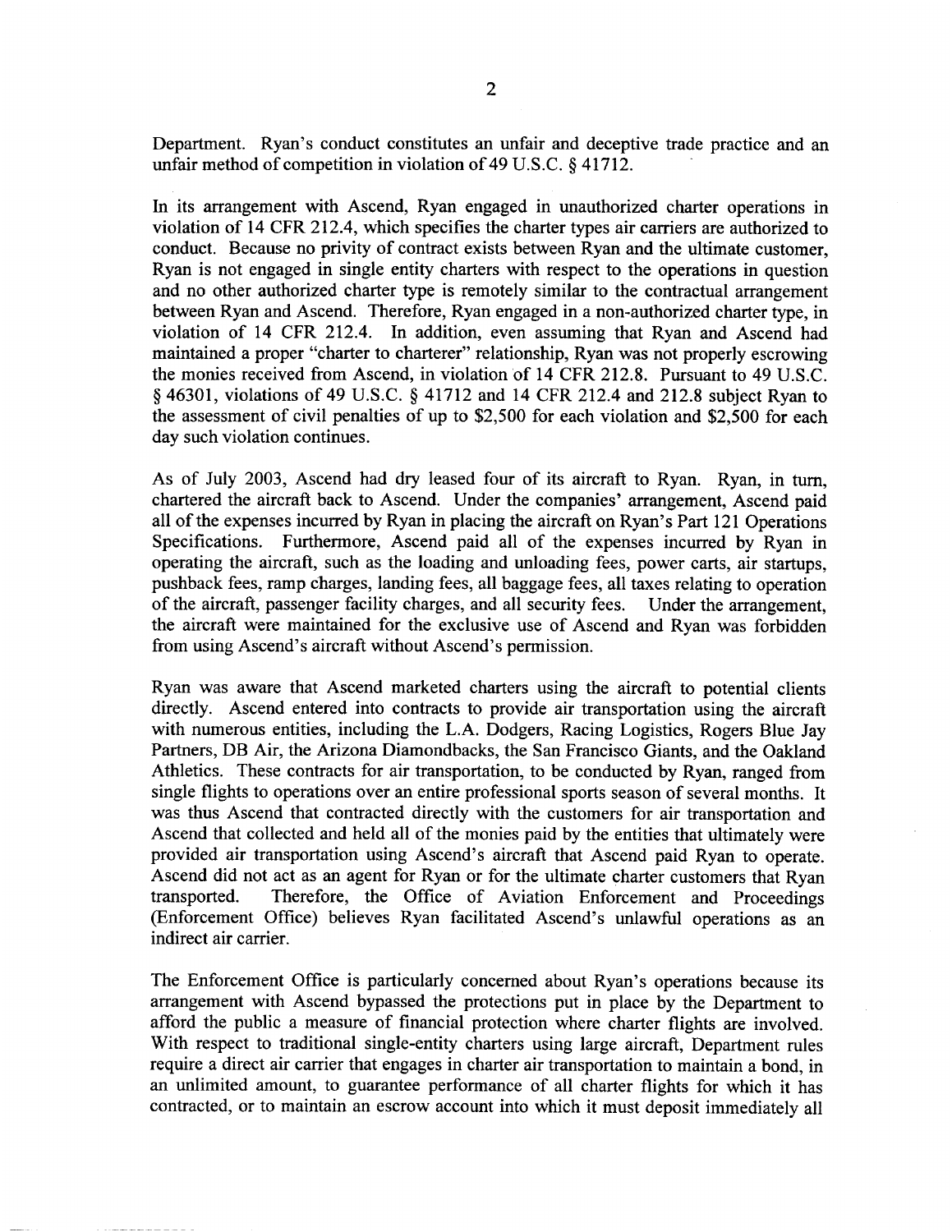payments received for charter flights until after the flight has been operated.<sup>2</sup> Not only did Ryan not escrow the money received from Ascend, it was Ascend, not Ryan, that entered into contracts with the ultimate charter customers for charter air transportation. Therefore, Ryan's relationship with Ascend would not even qualify as a single entity charter. Ryan's operations were not only unlawful, but also created an unacceptable **risk**  to the public's funds that 49 U.S.C. § 41101 and Department regulations, where followed, are designed to preclude.

In Summary, therefore, we believe that Ryan has allowed Ascend to unlawfully conduct air transportation services and, thus, it has engaged in an unfair and deceptive practice and unfair method of competition in violation of 49 U.S.C. **9** 41712. Additionally, Ryan has violated 14 CFR 212.4 and 212.8 by conducting a non-authorized charter type and by failing to escrow funds it received from Ascend.

In mitigation, Ryan states that it disagrees that it violated 49 U.S.C. **6** 41712 or the charter rules, or allowed Ascend's illegal activities, as the Enforcement Office recognizes it was Ascend that contracted directly with customers for the flights and it was Ascend that collected and held all of the funds paid by the entities. Any noncompliance with the Department's charter rules was inadvertent, and Ryan has already revised its procedures to comply fully with Part 212. Ryan points out that it routinely escrows funds received for Public Charters until the flights are operated, and attempted to determine whether similar requirements applied to the Ascend-arranged charters and had a miscommunication with counsel about the requirements. Ryan states that it has been properly escrowing funds related to charter flights arranged by Ascend since June 13, 2003, and it has instructed its personnel that no single entity passenger charter flights are to be conducted unless Ryan has a contract with the charterer or a party who documents that it is acting as agent for the charterer. Ryan has also discontinued operations for Ascend until that company demonstrates that it is in compliance with the Department's rules. Similarly, Ryan states that it will make efforts to ensure that other charterers with which it contracts meet applicable requirements of Part 212.

Ryan has cooperated fully with the Department's investigation of Ascend's activities and has regularly updated the Department about the status of the flights at issue. Moreover, Ryan asserts that it has taken extraordinary steps to ensure that no charter passengers would be stranded and that no sports schedules would be disrupted. In this regard, after Ascend stopped paying Ryan to operate flights for the charters at issue, Ryan continued to operate charters. Ryan's president and other personnel personally contacted sports teams to ensure that they had alternative sources of air transportation. Finally, when the Department advised Ryan about additional unauthorized solicitations purporting to offer flights by Ryan, Ryan cooperated with the Department's efforts to ensure that the potential charterer was not harmed.

**This rule is specified in 14 CFR 212.8. Similar protections exist for public charter flights, with the authorized indirect air carrier required to have a bond or other security arrangement and to escrow payments from charter participants until payment is made to the airline's own escrow account. 14 CFR 380.34. 2**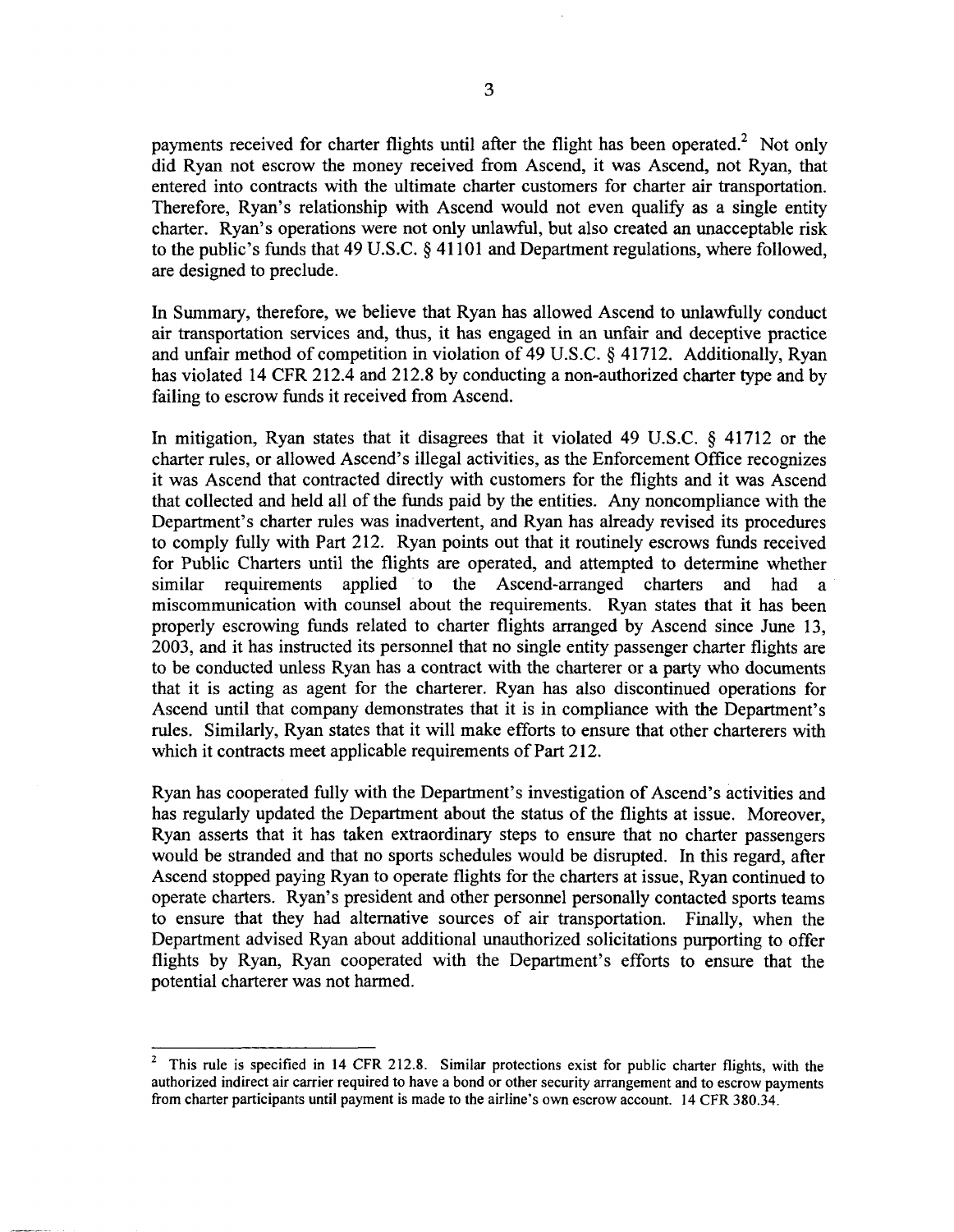We view seriously Ryan's violations. We have carefully considered the facts of this case and continue to believe enforcement action is necessary. Ryan, in order to avoid litigation and without admitting the alleged violations, agrees to the issuance of this order to cease and desist from future violations of 49 U.S.C. **9** 41712 and 14 CFR 212.4 and 212.8 and to an assessment of \$60,000 in compromise of potential civil penalties. This compromise assessment is appropriate in view of the nature and extent of the violations in question and serves the public interest. This settlement, moreover, represents a deterrent to future similar unlawful operations by Ryan and other carriers without appropriate economic authority.

This order is issued under the authority contained in 49 CFR 1.57a and 14 CFR 385.15.

## ACCORDINGLY,

1. order as being in the public interest; Based on the above discussion, we approve this settlement and the provisions of the

2. charter flights not authorized by that section; We find that Ryan International Airlines, Inc., violated 14 CFR 212.4 by operating

3. International Airlines, Inc., violated 14 CFR 212.8; We find that by failing to properly escrow funds received for charter flights, Ryan

4. We find that Ryan International Airlines, Inc., by facilitating unauthorized operations by Ascend Aviation Group, LLC and its related companies and by violating 14 CFR 212.4 and 212.8, engaged in an unfair and deceptive practice and an unfair method of competition in violation of 49 U.S.C. *5* 41712;

5. Ryan International Airlines, Inc., and all other entities owned and controlled by, or under common ownership and control with Ryan International Airlines, Inc., and their successors and assignees, as well as the owners and officers of all such companies, are ordered to cease and desist from further violations of 49 U.S.C. **9** 41712 and 14 CFR 212.4 and 212.8;

6. Ryan International Airlines, Inc., is assessed \$60,000 in compromise of civil penalties that might otherwise be assessed for the violations described in ordering paragraphs 2,3, and 4, above. Of the assessed penalty, \$30,000 is due and payable within 30 days of the date of the issuance of this order. The remaining \$30,000 shall be suspended for one year following the issuance of this order, and then forgiven, unless, during this time period, Ryan International Airlines, Inc., violates this order's cease and desist or payment provisions, in which case the entire unpaid portion of this civil penalty shall become due and payable immediately. Failure to pay the penalty as ordered will subject Ryan Intemational Airlines, Inc., to the assessment of interest, penalty, and collection charges under the Debt Collection Act, and to possible enforcement action for failure to comply with this order; and